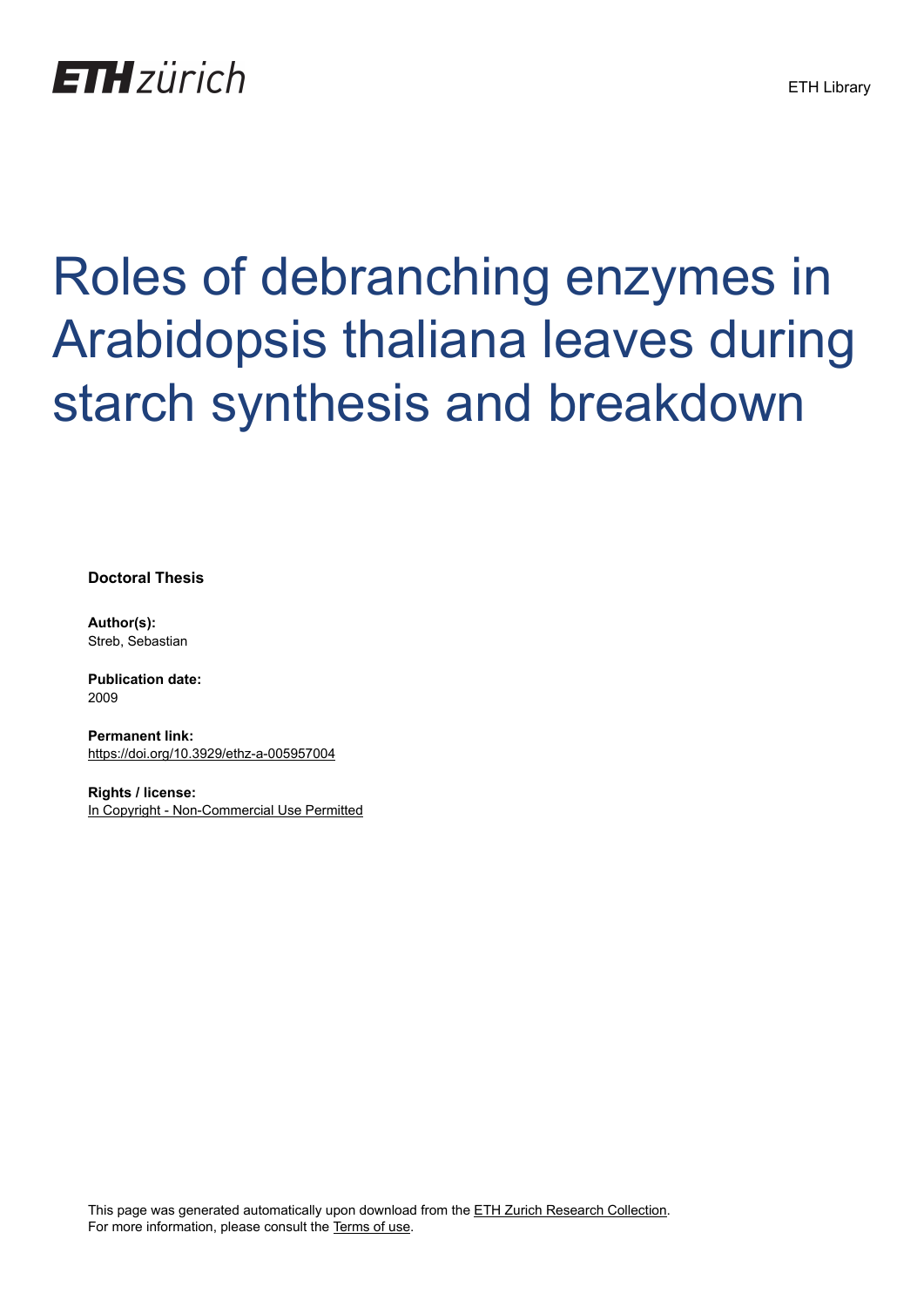DISS. ETH Nr. 18658

## **Roles of Debranching Enzymes in** *Arabidopsis thaliana* **Leaves During Starch Synthesis and Breakdown**

A dissertation submitted to the

## SWISS FEDERAL INSTITUTE OF TECHNOLOGY ZURICH

For the Degree of Doctor of Science

Presented by

## Sebastian Streb

Master of Science from ETH Zurich, Switzerland

Born the 12<sup>th</sup> January 1979 in Nordhausen, Germany

Accepted on the recommendation of

**Prof. Samuel C. Zeeman, examiner Prof. Claudia Köhler, co**‐**examiner Prof. Andreas Blennow, co**‐**examiner** 

2009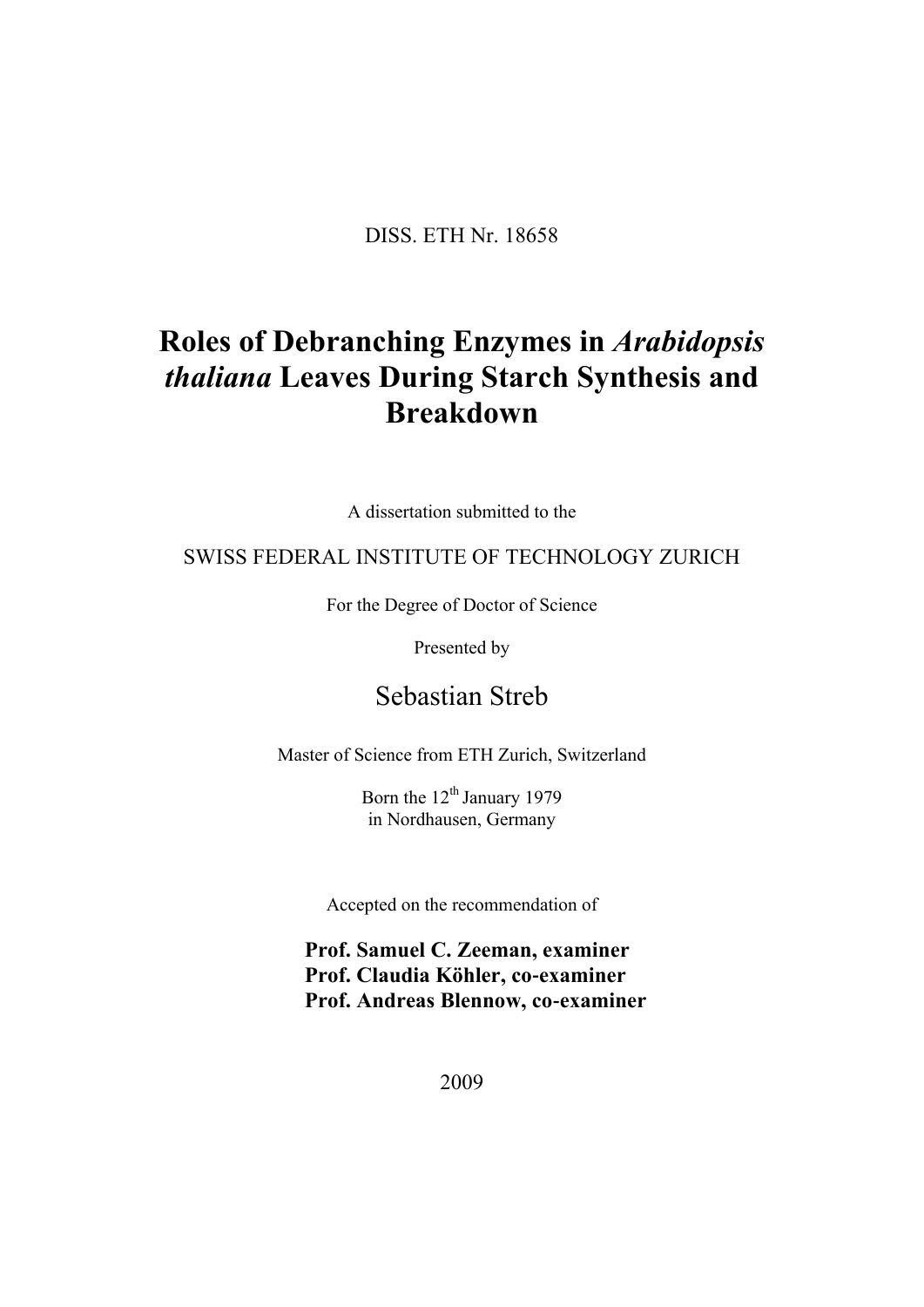### **Summary**

Starch is a widely used storage compound in plants. It is almost entirely composed of glucose units linked to form linear chains that are connected by branch points resulting in a tree-like structure. The polymer architecture enables the formation of large insoluble starch granules. Depending where the starch is made, it can be broadly classified into storage starch (nonphotosynthetic tissues) and transient starch (photosynthetic tissue, made during the light). Both types of starch serve as an energy source during times where not photosynthesis is possible. Storage starch is remobilized during germination and sprouting, whereas transient starch is used during the night. In recent years it has become clear that the pathways and mechanisms of synthesis and breakdown of the two types of starch share many similarities but also exhibit significant differences.

I investigated the role of several enzymes involved in starch synthesis and breakdown, as well as their contribution to the final starch structure. First, I focused on the pathway by which starch is made in *Arabidopsis* chloroplasts. Recently, the widely excepted "classical" pathway was challenged and a controversial "alternative" pathway was postulated. A known, starch deficient mutant lacking plastidial phosphoglucomutase (PGM1) required in the "classical", but not in the "alternative" pathway for starch precursor synthesis was re-investigated. I tested the hypothesis in the "alternative" model that PGM1 is only required to scavenge breakdown products of continuous starch turnover back into starch during net synthesis. Using genetics, I blocked starch degradation in this mutant, but this did not result in restoration of starch levels. This contradicts the "alternative" model and makes it unlikely that this pathway is correct. However, the result that the *pgm1* mutant, previously named as starchfree, does contain small amounts of starch can also not be fully explained by the "classical" pathway, showing that gaps in our understanding remain.

The glycogen synthesized by mammals and other organism is similar to starch except that it is more highly-branched and soluble. Up to now it is not fully understood why starch forms insoluble granules whereas glycogen does not. It was proposed that the specific removal of branch points during starch synthesis is a mandatory step to allow the glucans to assume a granular structure. This reaction is catalyzed by a plant specific enzyme class (debranching enzymes; DBEs: ISA1/ISA2, ISA3, and LDA). Plants lacking ISA1/ISA2 synthesize large amounts of glycogen-like polymers (phytoglycogen) and some starch. Here, I tested if the removal of all DBEs leads exclusively to phytoglycogen production. Indeed, plants without DBEs synthesize only phytoglycogen. However, removing an additional enzyme (endoamylase; AMY3) reverts the phenotype partially back to starch producing plants. This illustrates that the proposed model for the mandatory role of DBEs for starch synthesis is incorrect. Nevertheless, the data still show that ISA1/ISA2 is involved in starch synthesis, facilitating the crystallization process.

In the last Chapter, I investigated the role of ISA3 and LDA in starch breakdown and their interplay with AMY3. I show that these enzymes play a central role during remobilization of starch, demonstrated by the fact that plants lacking all three are greatly impaired in starch breakdown and severely retarded in growth.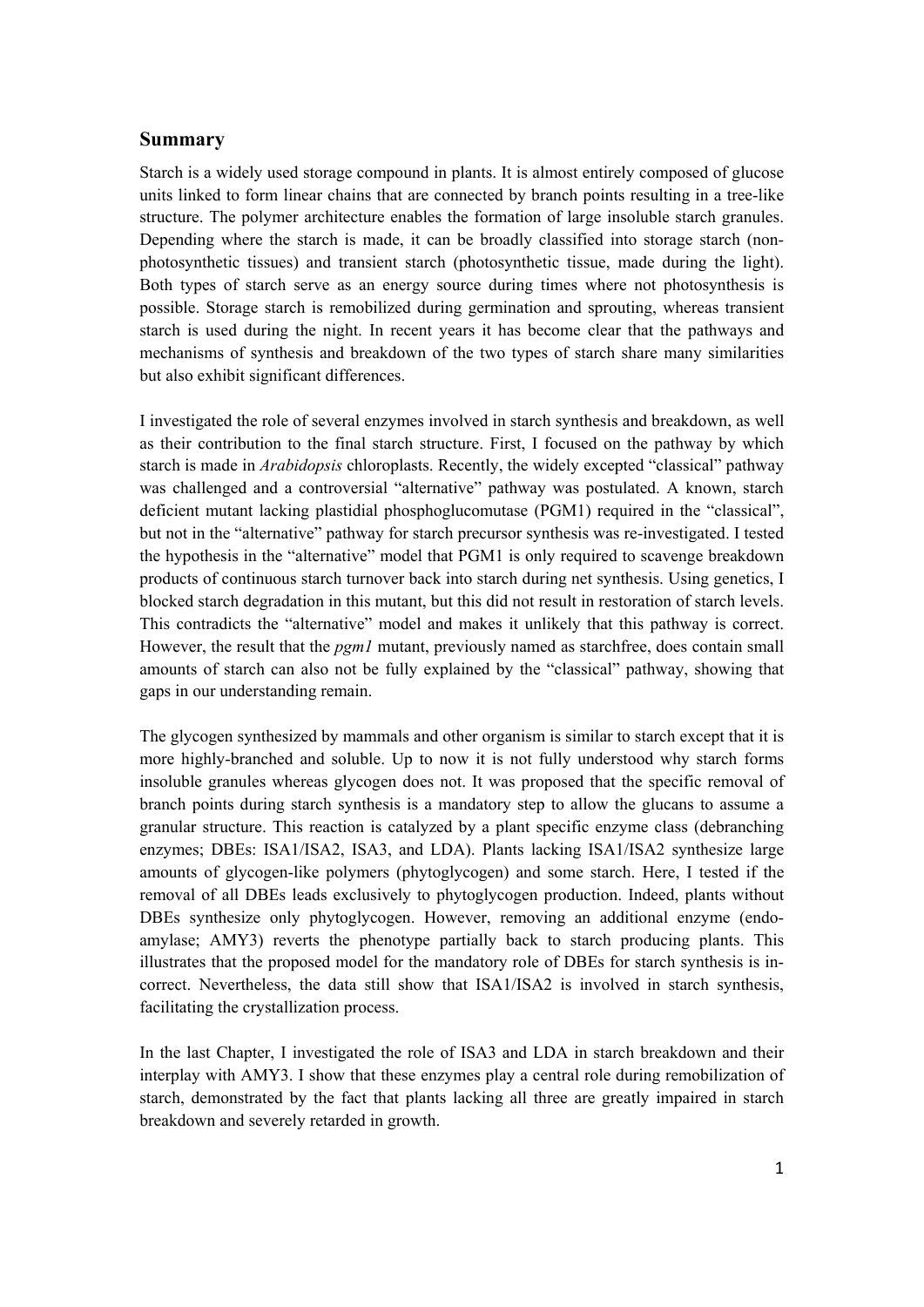### **Zusammenfassung**

Stärke ist eine weitverbreitete Form in Pflanzen, um Kohlenhydrate zu speichern. Die Stärke besteht nahezu komplett aus Glukose-Einheiten, welche verbunden lineare Ketten bilden, welche wiederum durch Verzweigungspunkte verknüpft sind. Die resultierende Struktur ähnelt der schematischen Darstellung von Ästen und Zweigen eines Baumes. Diese Polymer-Architektur ermöglicht die Bildung von unlöslichen Stärkekörnern. Je nachdem an welchem Ort die Stärkeherstellung in der Pflanze geschieht, werden zwei Typen unterschieden: Speicherstärke wird in heterotrophen Amyloplasten hergestellt und Blattstärke wird in autotrophen Chloroplasten synthetisiert während der Photosynthese. Beide Typen dienen als Energiequelle, während Phasen wo keine Photosynthese möglich ist. Beispielsweise wird Speicherstärke mobilisiert während der Keimung, wohingegen Blattstärke gebraucht wird während der Nacht. In den vergangenen Jahren wurde es ersichtlich, dass die Stoffwechselwege und Mechanismen der Synthese sowie der Abbau beider Stärketypen viele Übereinstimmungen zeigen, jedoch auch einige entscheidende Unterschiede existieren.

In der vorliegenden Dissertation habe ich die Aufgabe verschiedener Enzyme untersucht, welche beteiligt sind bei der Stärke-Synthese und beim -Abbau. Weiter habe ich deren Auswirkung auf die Endstruktur der Stärke untersucht. Zu Beginn beschäftigte ich mich mit dem Stoffwechselweg, welcher zur Bildung von Stärke in *Arabidopsis* Chloroplasten führt. Kürzlich wurde der weitgehend akzeptierte "klassische" Weg zur Stärkesynthese in Frage gestellt und ein kontroverser neuer Weg wurde propagiert. Eine bekannte Mutante, welcher das chloroplastische Enzym phosphoglucomutase (PGM1) fehlt, ist charakterisiert durch ihr Fehlen an Stärke. Dem "klassischen" Weg folgend, ist PGM1 essentiell für die Synthese von Stärkevorläufermolekülen, wohingegen dieses Enzym im "alternativen" Weg dafür nicht benötigt wird. In diesem wird PGM1 ausschliesslich für das ständige Rückführen von Stärkeabbauprodukten zurück in die Stärke während der Photosynthese benötigt. Unter Verwendung genetischer Methoden habe ich den Abbau der Stärke in der *pgm1* Mutante blockiert. Dies führte nicht zu dem für das "alternative" Modell erwarteten Anstieg der Stärkemenge, was dem "alternativen" Weg widerspricht und unwahrscheinlich macht, dass dieser Stoffwechselweg korrekt ist. Dennoch zeigen die Daten, dass *pgm1* Mutanten nicht stärkefrei sind, wie generell angenommen. Dieses Resultat ist nicht vollständig erklärbar mit dem "klassischen" Weg, was wiederum illustriert, dass weiterhin Wissenslücken bestehen.

Glykogen ist hergestellt in Säugetieren und anderen Organismen und ist ähnlich aufgebaut wie Stärke - mit der Ausnahme, dass es höher verzweigt und löslich ist. Bis jetzt ist nicht vollständig erklärbar, warum Stärke unlösliche Körner formt und Glykogen nicht. Es wurde vorgeschlagen, dass das spezifische Entfernen von Verzweigungspunkten während der Synthese von Stärke ein zwingend nötiger Schritt ist, um die Bildung von Körnern zu ermöglichen. Diese Reaktion wird katalysiert von einer pflanzenspezifischen Enzymklasse (debranching enzymes; DBEs: ISA1/ISA2, ISA3, and LDA). Pflanzen welchen ISA1/ISA2 fehlt, synthetisieren grosse Mengen an Glykogen-ähnlichen Polymeren (Phytoglycogen) und wenig Stärke. Ich habe getestet, ob das Entfernen von allen DBEs zur ausschliesslichen Produktion von Phytoglycogen führt. In der Tat synthetisieren solche Pflanzen nur Phytoglycogen. Dennoch, das zusätzliche Entfernen eines weiteren Enzymes (endo-amylase; AMY3) kehrte den Phänotyp teilweise um in Pflanzen mit Stärke. Dies zeigt, dass das